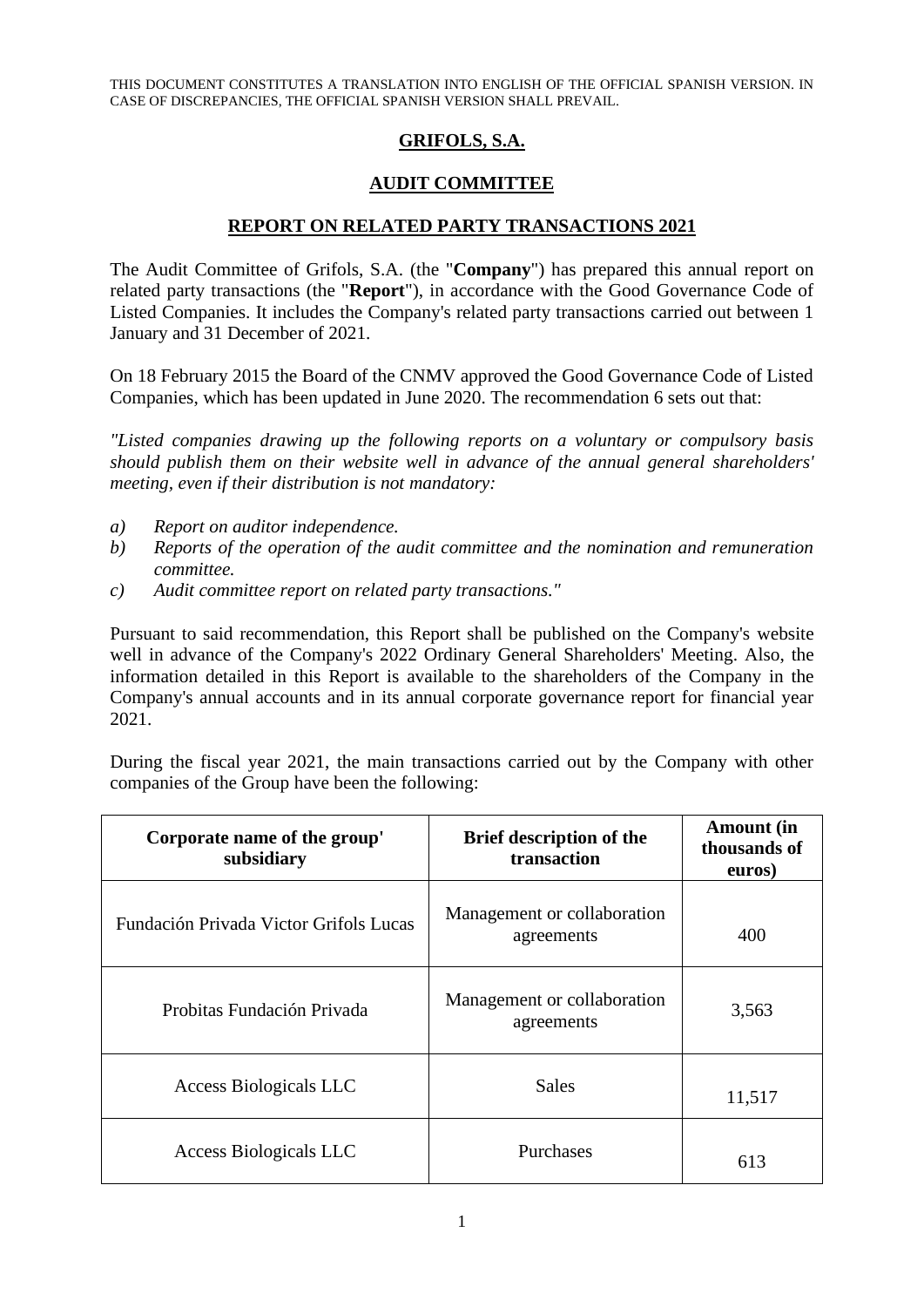| <b>Access Biologicals LLC</b>                    | Operating expenses                                                                                                                         | 2,788          |
|--------------------------------------------------|--------------------------------------------------------------------------------------------------------------------------------------------|----------------|
| Access Biologicals LLC                           | Dividends                                                                                                                                  | 5,745          |
| Shanghai Raas Blood Products Co. Ltd.            | Dividends. The amount is the<br>net result of dividends received<br>and paid to such company. In<br>this sense, the amount is<br>negative. | $-3,108$       |
| Shanghai Raas Blood Products Co. Ltd.            | Financial income                                                                                                                           | $\overline{2}$ |
| Shanghai Raas Blood Products Co. Ltd.            | <b>Sales</b>                                                                                                                               | 203,264        |
| Grifols Egypt for Plasma Derivatives<br>(S.A.E.) | <b>Sales</b>                                                                                                                               | 6,027          |
| Mecwins, S.A.                                    | Operating expenses                                                                                                                         | 79             |

In accordance with the applicable law, the transactions considered significant as a result of its amount or nature, which have been carried out between the Company, or a subsidiary, with other related parties which are considered related parties pursuant to the international accounting standards adopted by the EU, are detailed below:

| Company name of the related party | <b>Brief description of the</b><br>transaction                                                                                                                                                                                                                                 | <b>Amount</b><br>(in thousands of<br>euros) |
|-----------------------------------|--------------------------------------------------------------------------------------------------------------------------------------------------------------------------------------------------------------------------------------------------------------------------------|---------------------------------------------|
| Scranton Enterprises, B.V.        | These are payments for right-of-<br>use assets between Centurión<br>Real Estate S.A.U. and Grifols,<br>S.A., where Scranton<br>Enterprises B.V. (a significant<br>shareholder of Grifols, S.A.) is<br>sole shareholder<br>the<br><sub>of</sub><br>Centurión Real Estate S.A.U. | 5,332                                       |
| Scranton Enterprises, B.V.        | This consists of sales revenue<br>from the execution of a<br>delegated construction contract<br>between Grifols, S.A. and<br>Centurión Real Estate S.A.U.,<br>where Scranton Enterprises<br>B.V. (a significant shareholder<br>of Grifols, S.A.) is the sole                   | 7,326                                       |